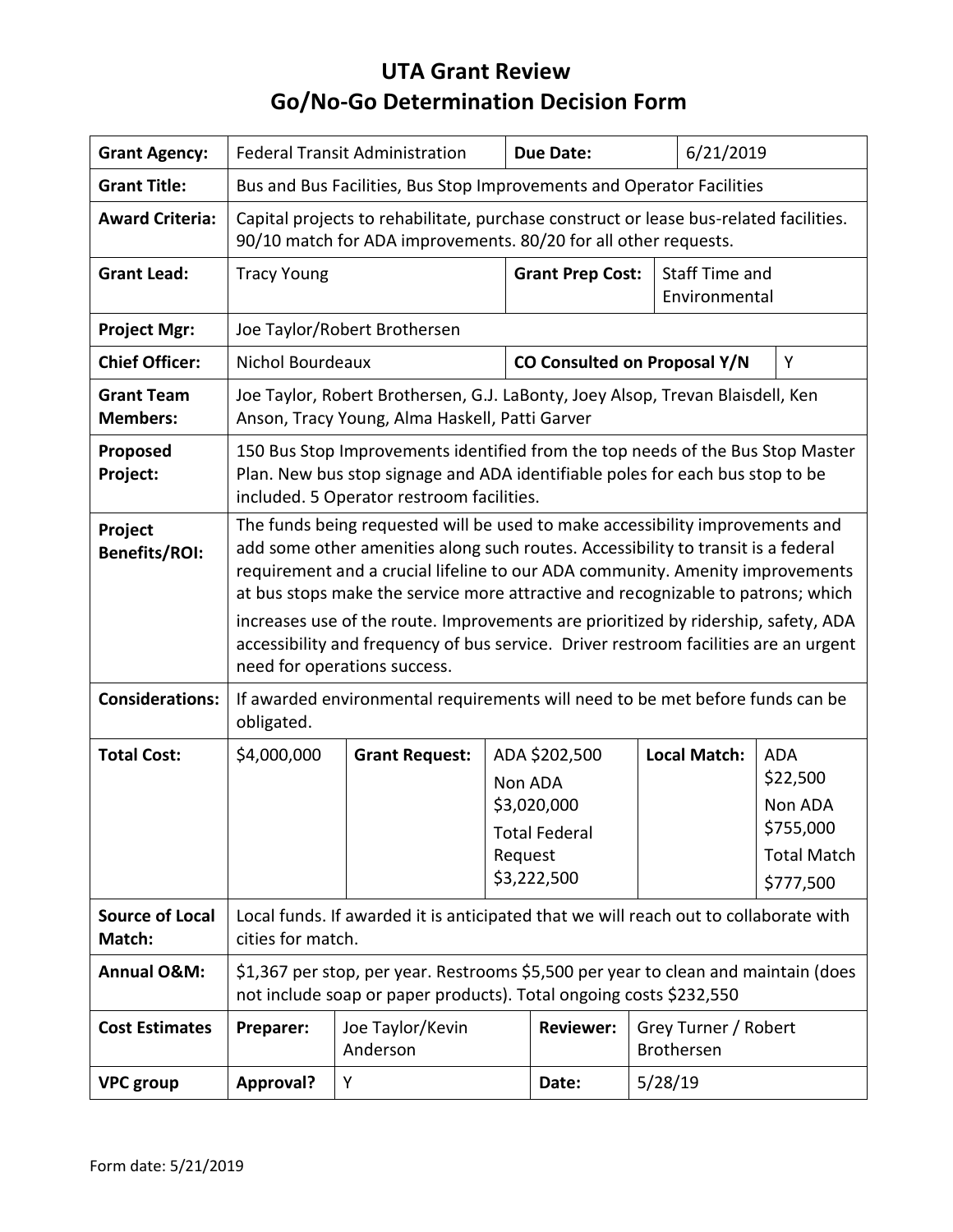**FTA Bus and Bus Facilities Program 5339(b)**

# **Bus Stop Improvements and Operator Facilities**

## **Utah Transit Authority**

#### **150 Bus Stop ADA and Amenity Improvements**

#### **5 Operator Facilities**

#### **Estimated Total Cost**



**Federal Request** 



**Local Match** 

800K



### **Increases Access to Opportunities via Regional Transit Network**

UTA serves more than 2 million people along the Wasatch Front

**Before** 

- 44% of the UTA ridership live 1/4 mile from a bus stop
- As of January 2018 UTA has 6,346 active bus stop locations



#### **Removes Barriers To Transit Use**

- Unimproved bus stops are an access barrier to people with disabilities.
- All of the 150 project bus stops are non-compliant and will be upgraded to meet ADA standards
- A 2018 University of Utah study identified improved bus stops are associated with increases in overall ridership and decreases in paratransit demand

#### **Improves Bus Stops and Routes Based on Analysis and Sound Planning**

- In 2016 UTA conducted a comprehensive inventory of bus stops in the UTA system.
- In 2018 the UTA Bus Stop Master Plan provided priorities for bus stop improvements
- Operator Restroom facility locations are a main constraint in bus service planning
- Restroom facilities for operators are required by OSHA Federal Regulation

**Salt Lake City providing financial support for match**

**Innovative octagonal bus stop sign posts for people with visual impairments**





*June 2019*